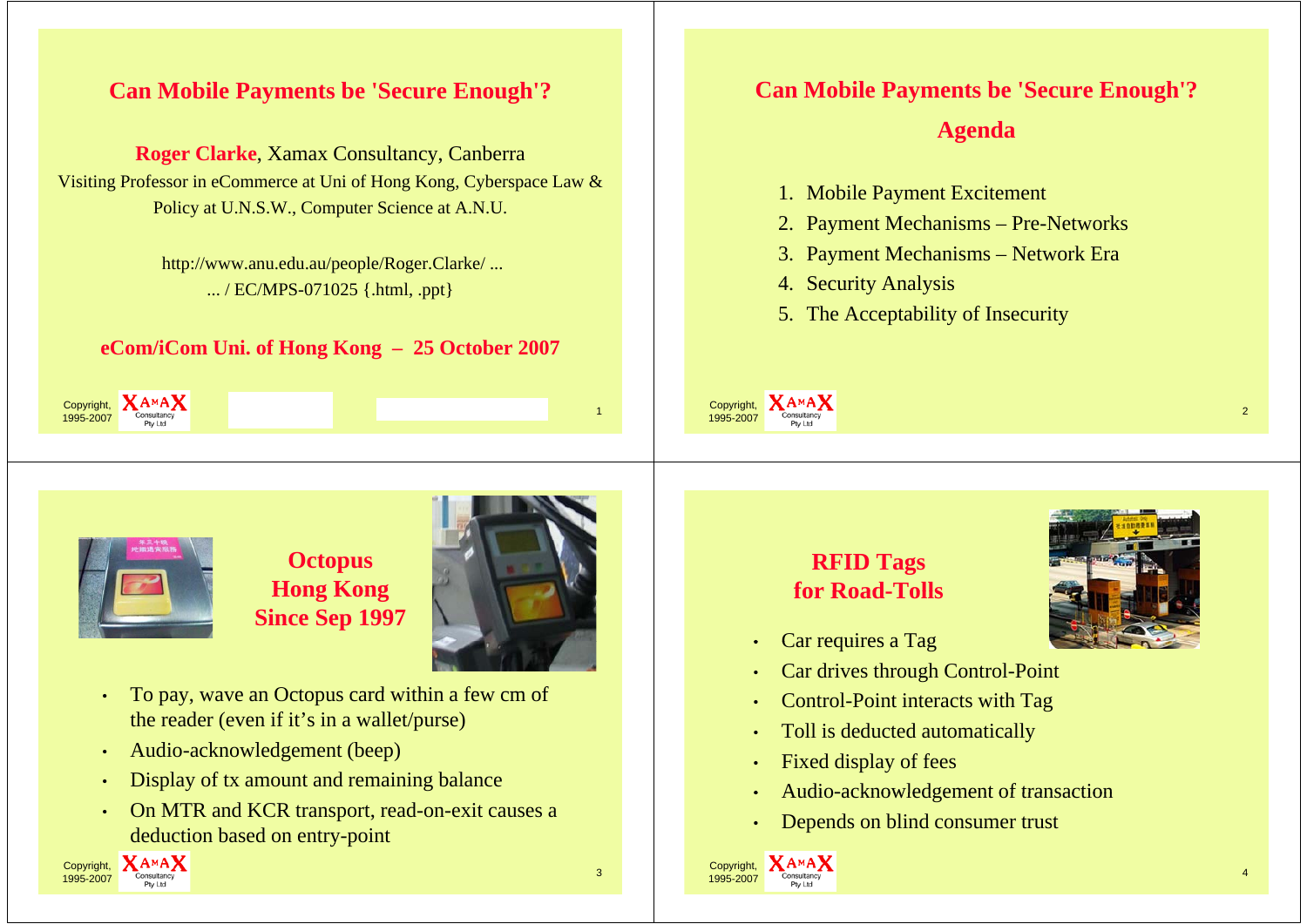### **Japanese Osaifu-Keitai / Mobile Wallet**

- • Many Japanese mobile phones contain an extra chip, which uses RFID/NFC to communicate with payment-related devices
- • Services include:
	- eMoney (Edy)
	- •public transport (Mobile Suica)
	- •credit card?
	- •vending machines (Cmode)
	- •(loyalty card, id card, ...) Don't lose it!!
- The chip is the Sony FeliCa (as in Octopus ...)
- Sony Viao PCs can interact with FeliCa



•

•

<sup>1</sup><br>
<sup>7</sup> Consultancy http://en.wikipedia.org/wiki/Osaifu\_Keitai http://en.wikipedia.org/wiki/Japanese\_mobile\_phone\_culture

### **Vi Mi T Visa MicroTag using Visa payWave Technology**



- •Intended to support 'instant purchase'
- •• Carried as a key-ring / key-chain
- •Requires proximity (1-2 inches)
- •Provides a visual indication when it operates
- •No confirmation under a threshhold [US\$ 25?]
- •Not standards-based?
- •• No independent security testing?
- •No public audit and certification?

Copyright, 1995-2007

Copyright, 1995-2007

**XAMAX** http://arstechnica.com/news.ars/post/20070930-ready-or-mostly-<br>not-here-come-more-contactless-payment-devices.html – 30 Sep 2007 6

 $((\bullet))$  $0a$  v  $b$   $0x$ 

- •German scheme, with Deutsche Bank
- •Type in account no, amount, a PIN e.g. in a taxi-cab
- •PayBox acts as an Intermediary
- • PayBox passes Payment Instructions on to the Bank for processing against the Payer's existing Bank Account

## **PayPal**

- Links an Account with the Intermediary to:
	- an existing bank account; and/or
	- •an existing credit card

but is now becoming a card-issuer as well

- Passes on Payment Instructions sent from:
	- web-browser
	- •touch-tone to IVR
	- •SMS / text-messages
- Imposes punitive terms and fees

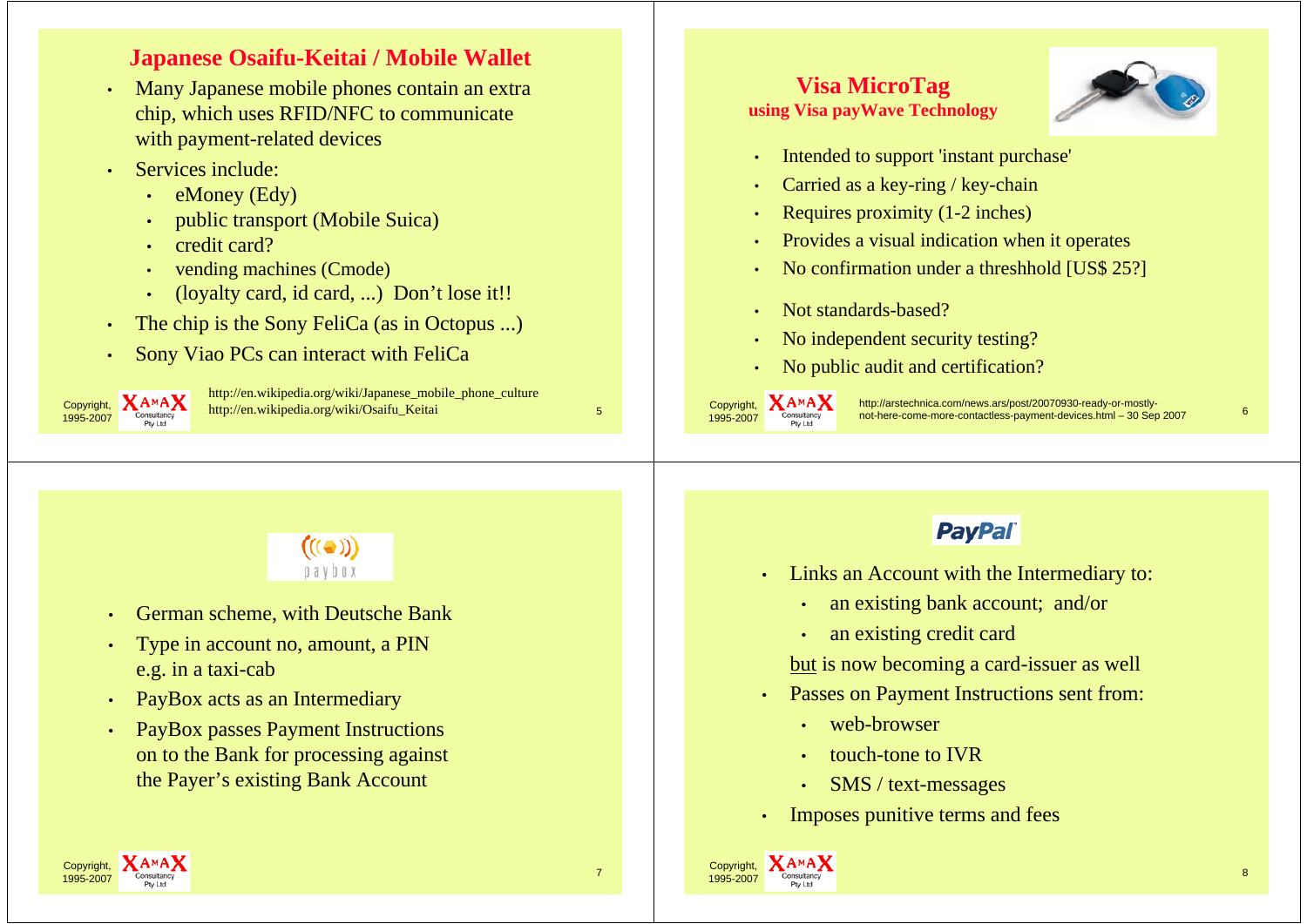### **UK Parking Payment**



- • Customer registers with RingGo and provides (most of) their credit card details
- • Customer uses their mobile phone to call a Ring Go phone-number displayed in the car-park
- •Customer keys the car-park's 4-digit code
- •Customer chooses the duration of stay
- •Customer keys remaining digits of credit-card
- • RingGo processes a credit-card transaction, and makes data available on-line to traffic wardens
- •Customer can access the transaction trail online
- [Still pre-paid, so still risk over-run!]



**2. Payment Mechanisms Pre-Networks**

Credit Cards at Point-of-Sale

Charging to Telco Accounts

Credit Cards MOTO

•

•

•

•

•

•

•

Cash

**Cheque** 

Direct Credit

Direct Debit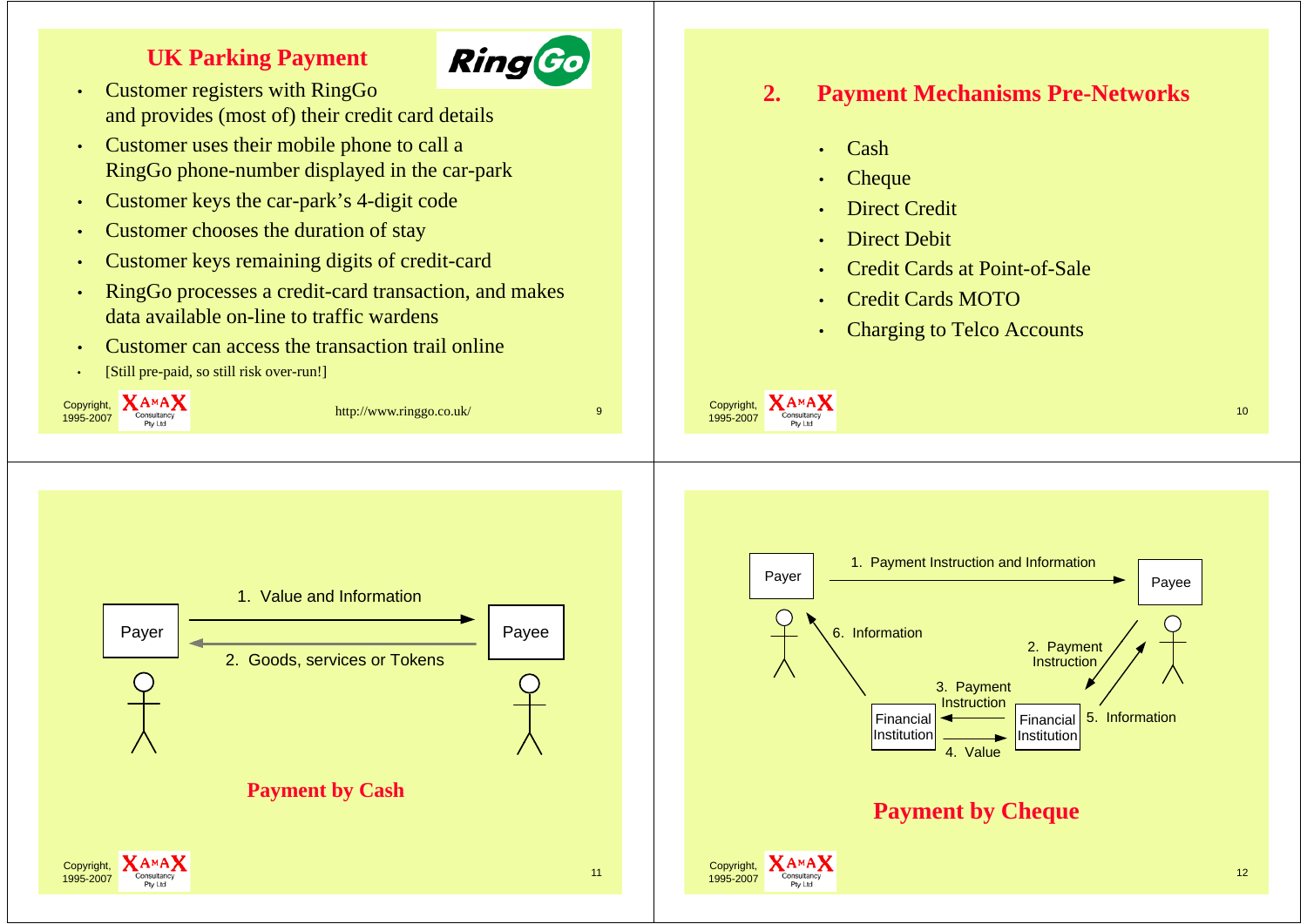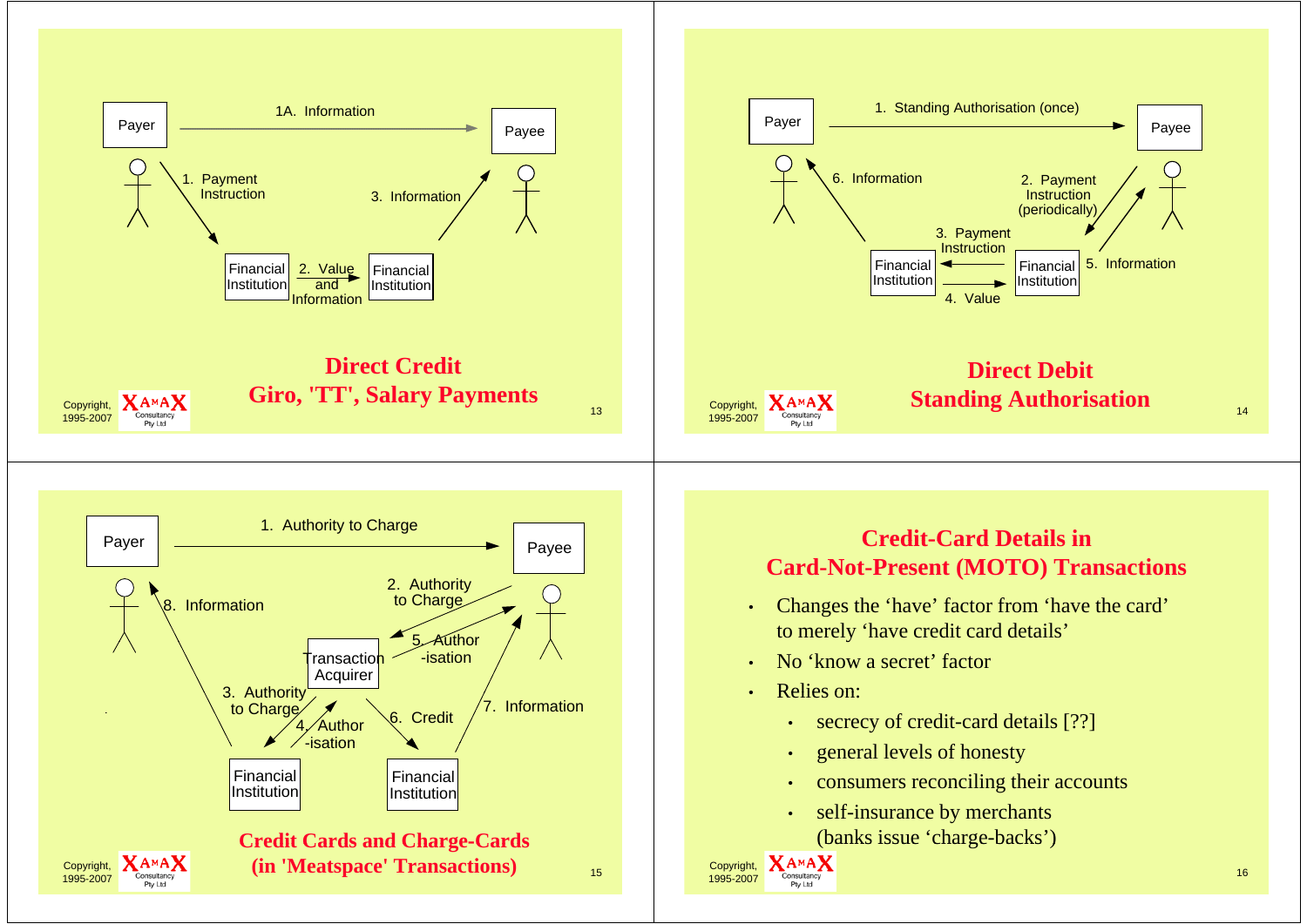#### **Paying Through Your Telco / Mobile Provider**

- Top-Ups
- •Vending Machines
- •**Event Tickets**
- •Public Transport Tickets
- •Parking Fees
- •...

# **3. Payments in the Network Era**

- •ATMs
- •Internet Banking
- •Credit Card Tx over the Internet
- •Debit Tx over the Internet
- •eCash
- •ePayment Instructions
- • Stored Value Cards

### **ATMs**

 $\frac{1}{7}$  Consultancy  $\frac{1}{7}$ 

2-factor:

•

Copyright, 1995-2007

- •have card
- • $\cdot$  know PIN
- • PIN keyed into secure PIN-pad, in a manner which makes it difficult to observe [?]
- •Hash of PIN transmitted and compared
- • So the 'know' part is protected from both physical and electronic observation



 $\frac{\text{Copyright}}{\text{Congultancy}}$  . The consultancy of the construction of the consultance of the consultance of the consultance of the consultance of the consultance of the consultance of the consultance of the consultance of the consu

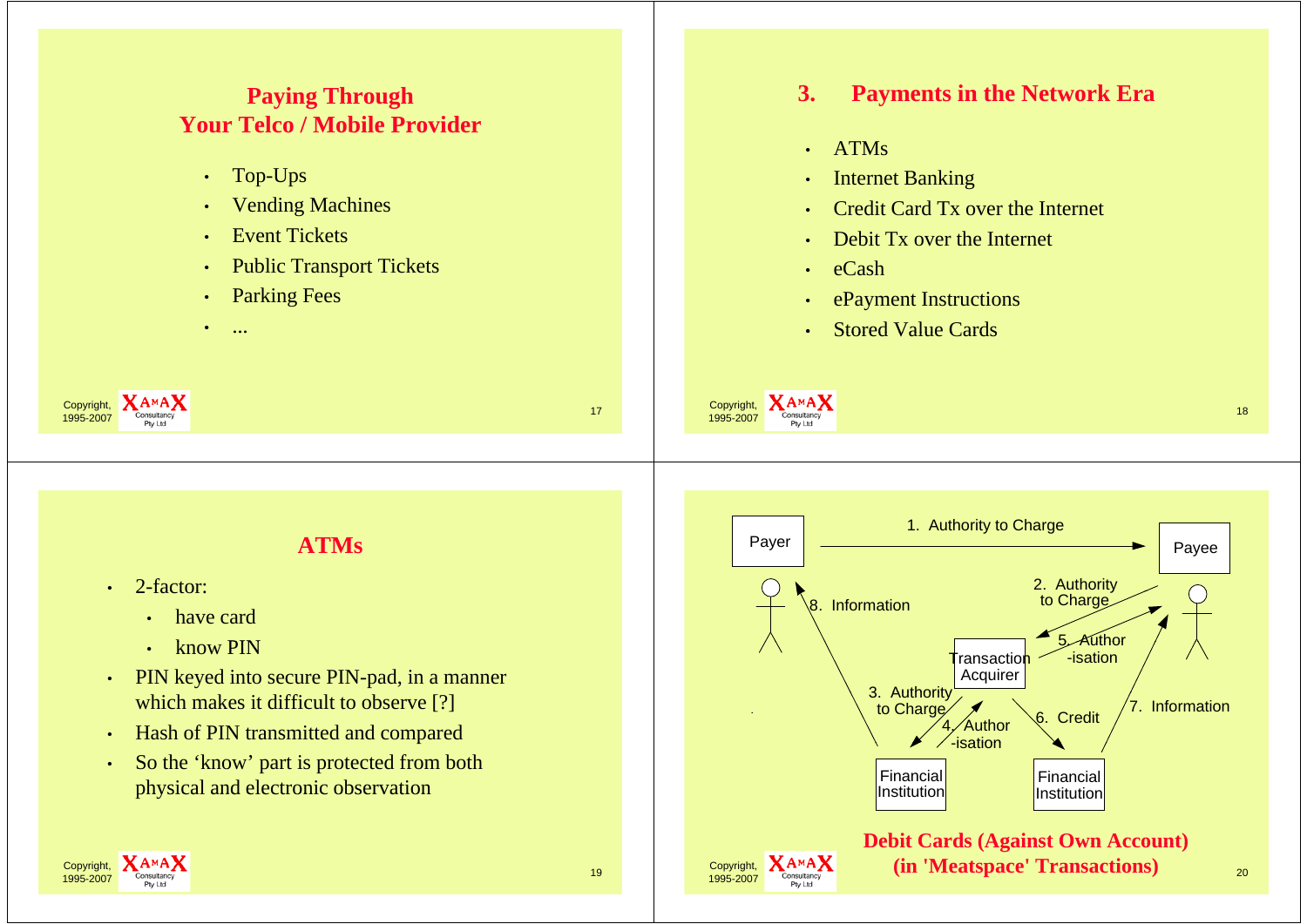## **Credit Card Tx over the Internet(V Si il t MOTO) (Very Similar to**

- • The 'have' factor is not 'have the card' but merely 'have credit card details'
- •• No 'know a secret' factor
- Relies on:
	- an encrypted channel (SSL/https)
	- •secrecy of credit-card details [??]
	- •general levels of honesty
	- •consumers reconciling their accounts
	- • self-insurance by merchants (banks issue 'charge-backs')

Copyright, 1995-2007 $\frac{1}{7}$  Consultancy 21

•

### **Internet Banking**

- 2-factor (or 3-factor):
	- have card
	- •know PIN
	- •(have or know 2nd authenticator)
- •PIN keyed into insecure key-pad, in a manner which makes it difficult to observe
- Hash of PIN transmitted and compared
- •So the 'know' part is protected from both physical (but also electronic?) observation

### **SET ( ) Secure Electronic Transactions) Processing for Internet Credit Cards**

- Card-Holder states that he wishes to make a payment
- Merchant acknowledges
- •**Card-Holder provides** payment amount, **digital certificate**
- Merchant requests an authorisation from the Payment-Processing Organisation (via a Payment Gateway / Acquirer)
- Existing EFTS networks process the authorisation
- Merchant receives authorisation
- Merchant sends capture request (to commit the transaction)
- •Merchant receives confirmation the transaction is accepted
- Merchant sends Card-Holder confirmation

 $\frac{\text{Copyright}}{\text{Congultancy}}$  .  $\frac{1}{22}$ 

Copyright, **XAMAX** 

1995-2007

### **Debit Transactions over the Internet**

- Customer is at a merchant's payment page
- •**•** Customer is re-directed to a specialised version of **their own bank's online-banking services**
- • **Customer uses their own bank s' Internet Banking service to authorise the transactionincluding an encrypted channel (SSL/https)**
- •Customer is redirected to the merchant
- • Canada's scheme is called Interac Online: http://www.interaconline.com/
- • This leverages on a well-trusted infrastructure, but requires careful interfacing from merchants

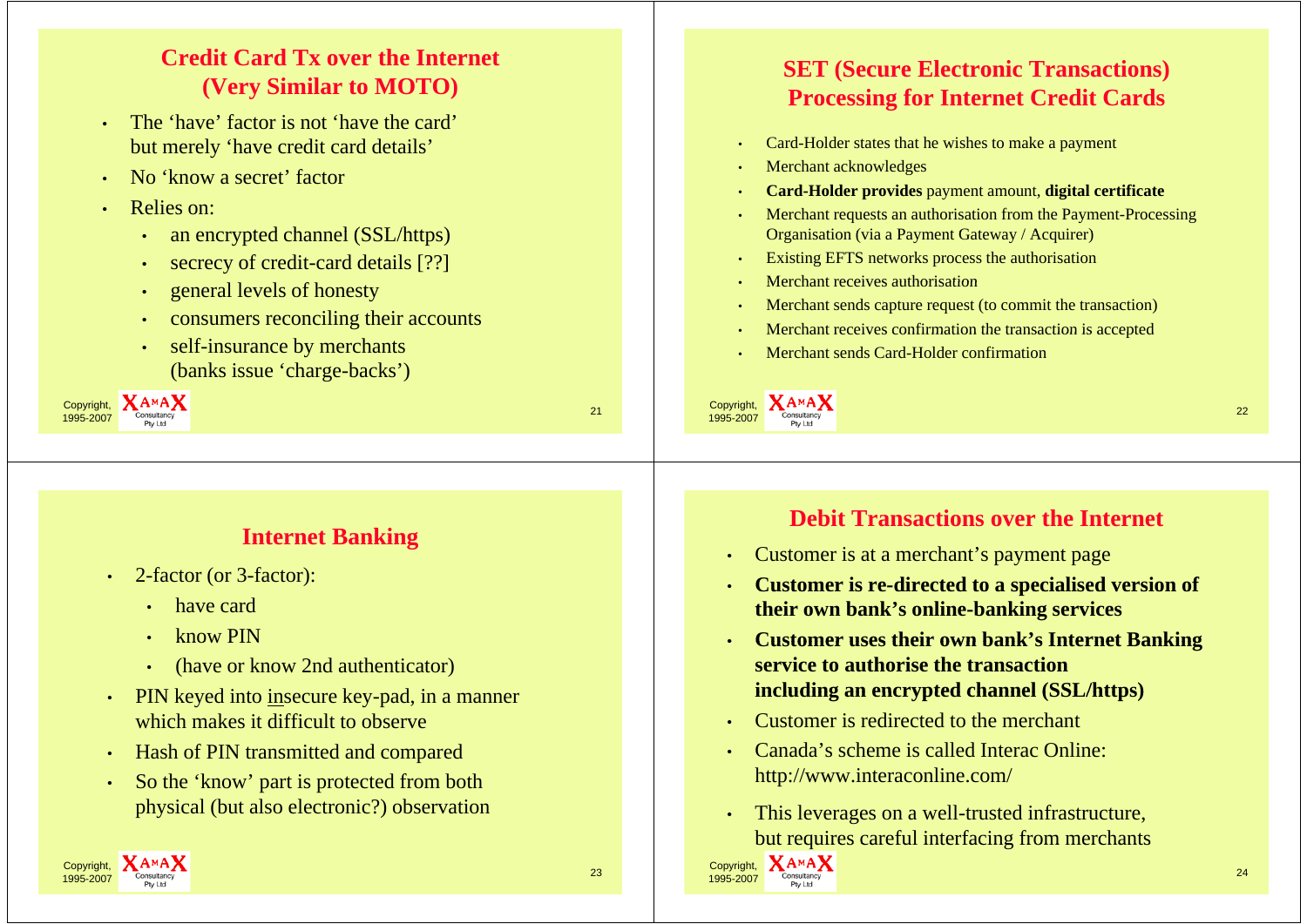### **Other Internet Payment Schemes 1996 – 2000 ??2007 – 20xx ?**

• **Electronic Value-Tokens (cash-like)** DigiCash, NetCash **incl. micropayment schemes**

Cybercoin, Millicent

- **Electronic Payment Instructions (cheque-like)** NetCheque, NetBill, BankNet, Netchex
- **8 Stored-Value Cards** \_\_\_\_\_ Mondex

Copyright, **XAMAX** 1995-2007 $\frac{1}{7}$  Consultancy 25

### **Credit-Card Details in the MCommerce Mobile / Handheld / Wireless Era**

- •Inherits all weaknesses of MOTO / Internet
- •Less Visible Payee, no 'Footprint'
- •Less Visible Process, perhaps invisible
- •Less Visible Transaction Data?
- •• Notification Record / Tx Voucher?

### **Wireless Networks**

- • **Wide Area Networks Networks – Satellite**
	- Geosynchronous (2 second latency)
	- Low-Orbit (Iridium)
- • **Wide Area Networks – Cellular** (to 20km per cell)
	- 1 Analogue Cellular
	- 2 Digital Cellular, e.g. GSM, CDMA
	- 3 '3G', e.g. GSM/GPRS and W-CDMA
- •**Wide Area Networks – 'WiMax'**, IEEE 802.16; iBurst
- •**Local Area Networks – 'WiFi',** 802.11x (10-100m radius)
- •**Personal Area Networks** – Bluetooth (1-10 m radius)
- **Contactless Cards / RFID Tags / NFC** (1-10cm radius)

 $\frac{\text{Copyright}}{\text{Congultancy}}$  .  $\frac{1}{26}$ 

•

### **Debit-Card Details in the MCommerce Mobile / Handheld / Wireless Era**

- Less Visible Payee, no 'Footprint'
- •Less Visible Process, perhaps invisible
- •• Less Visible Transaction Data?
- •Notification Record / Tx Voucher?
- •**Capture of Authenticators on mobile**
- •**Transmission of PIN or hash w/- SSL?**



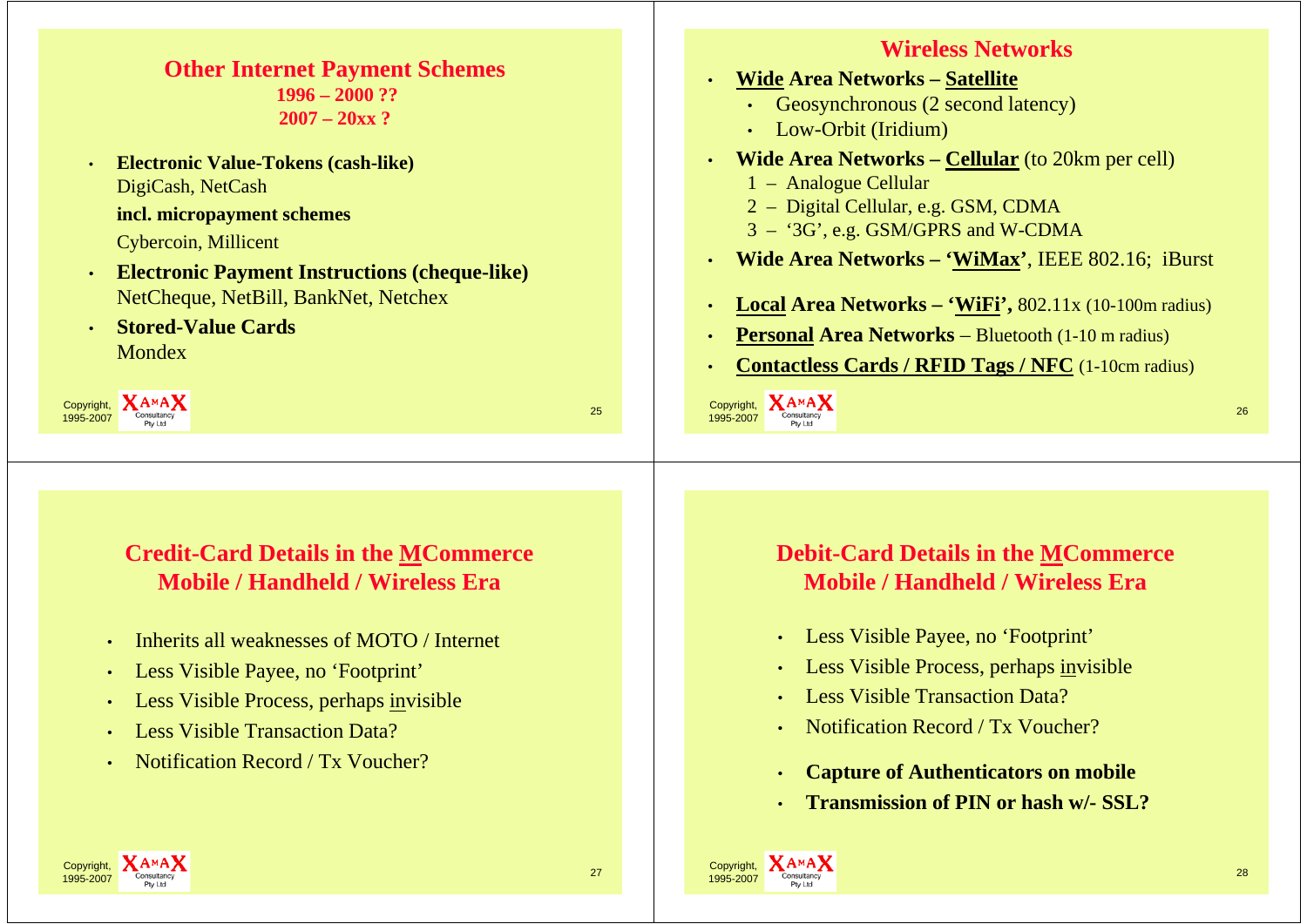# **4. Security y Anal sis A Security Model**

Vague Threats Become Actual Threatening Events, Impinge on Vulnerabilities, Overcome Safeguards & Cause Harm

Security is an (unusual) condition in which Harm does not arise because Threats are countered by Safeguards



### **Unauthorised Transactions Aren't Just Theory**

- Design Flaw:
	- Octopus customer started to add value to their card at self-service add-value points located in MTR and KCR stations
	- Customer cancelled the transaction
	- But the bank accounts were debited
- The flaw existed from at least 2000, but was not discovered until 2007!
- HK\$ 3.7 million deducted from  $15,270$  accounts



http://en.wikipedia.org/wiki/Octopus\_card#EPS\_add-value\_glitch<br>http://www.rthk.org.hk/rthk/news/englishnews/20070204/...  $\frac{1}{7}$   $\sum_{\text{Constitancy}}$  news\_20070204\_56\_376306.htm

### **MPayments – Key Categories of Harm**

- •**Unauthorised Conduct of Transactions**
- • **Acquisition of Identity Authenticators** Credit-Card Details (card-number as identifier, plus the associated identity authenticators) Username (identifier) plus Password/PIN/Passphrase/Private Signing Key (identity authenticator)
- •**Interference with Legitimate Transactions**
- • **Use of <sup>a</sup> Consumer Device as <sup>a</sup> Tool in a fraud perpetrated on another party**



### **S d econ -P t Ri k Party Risks**

- Trust Levels:
	- Banks
	- •Telcos / Mobile Phone Providers

 $\frac{1}{2}$  Consultancy  $\frac{32}{2}$ 

- •**Intermediaries**
- **Devices**
- **Terms of Contract**
- •**Enforceability**

•

Copyright, 1995-2007

•**Consumer Rights**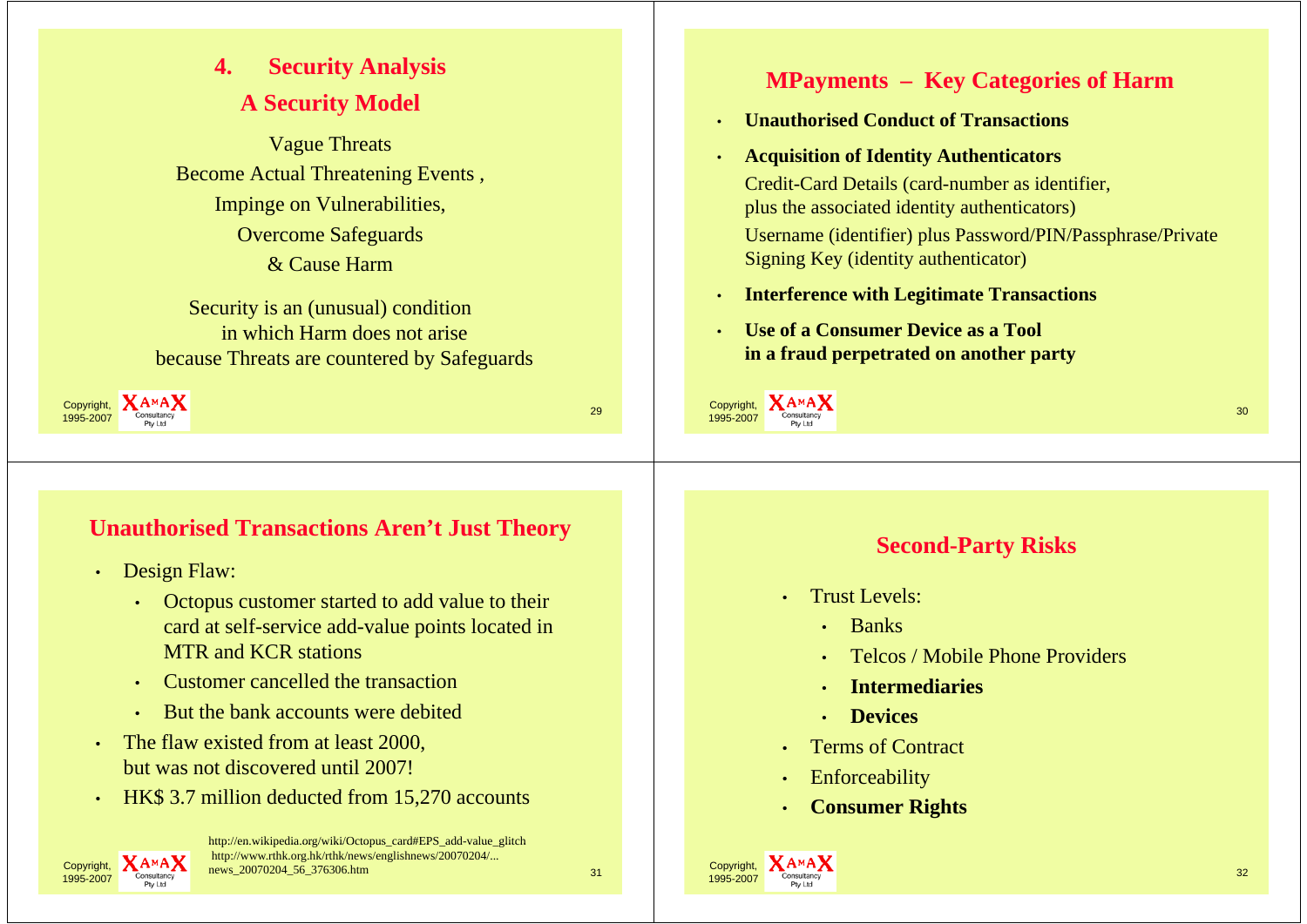### **Third-Party Risks Party – Within the System (Who else can get at you, where, and how?)**

- • Points-of-Payment Physical:
	- •**Observation**
	- •Coercion
- •• Points-of-Payment Electronic: • Man-in-the-Middle
	- •**Rogue Devices**
	- •**Rogue Transactions**
	- •**Keystroke Loggers**
	- •**Private Key Reapers**
- Network Electronic • **Interception**
	- •**Decryption**
	- Man-in-the-Middle<br>Attacks
- Points-of-Processing
	- oints-of-Processing<br>• Rogue Employee
	- **Rogue Company**
	- •**Error**

### **C V onsumer Device Vulnerabilities**

- • The Environment
	- Physical Surroundings
	- •Organisational Context
	- Social Engineering Intrusions
- •The Device

Copyright, 1995-2007

- Hardware, Systems Software
- •Applications
- Server-Driven Apps (ActiveX, Java, AJAX)
- The Device's Functions: Known, Unknown, Hidden
- •Software Installation
- •Software Activation

•**Communications** 

- **Transaction Partners**
- •Data Transmission
- 

•

- •Malware Vectors
- Malware Payloads
- Hacking, incl. Backdoors, Botnets

 $\frac{34}{2}$ 

### **Consumer Device Threats**

•

 $\frac{33}{7}$  Consultancy  $\frac{33}{7}$ 

•**Physical Intrusion**

Copyright, 1995-2007

- • **Social Engineering**
	- •Confidence Tricks
	- •Phishing
- •**Masquerade**
- • **Abuse of Privilege**
	- •**Hardware**
	- •Software
	- Data •
- **Electronic Intrusion**
	- •Interception
	- • Cracking / 'Hacking'
		- •**Bugs**
		- •Trojans
		- •**Backdoors**
		- •Masquerade
		- **Infiltration by <sup>y</sup> Software with a Payload**

### **I filt ti b S ft ith P l d Infiltration by Software with a Payload**

#### **Software (the 'Vector )' Payload**

- Pre-Installed
- User-Installed •
- •Virus
- Worm
- •...

Copyright, 1995-2007

•

- 
- Trojan:
	- Documented or •Undocumented
- Worm Bot / Zombie <u>. . . . . . . . . .</u> .
	- • Spyware:
		- •Software Monitor
		- •Adware
		- •Keystroke Logger
		- •...



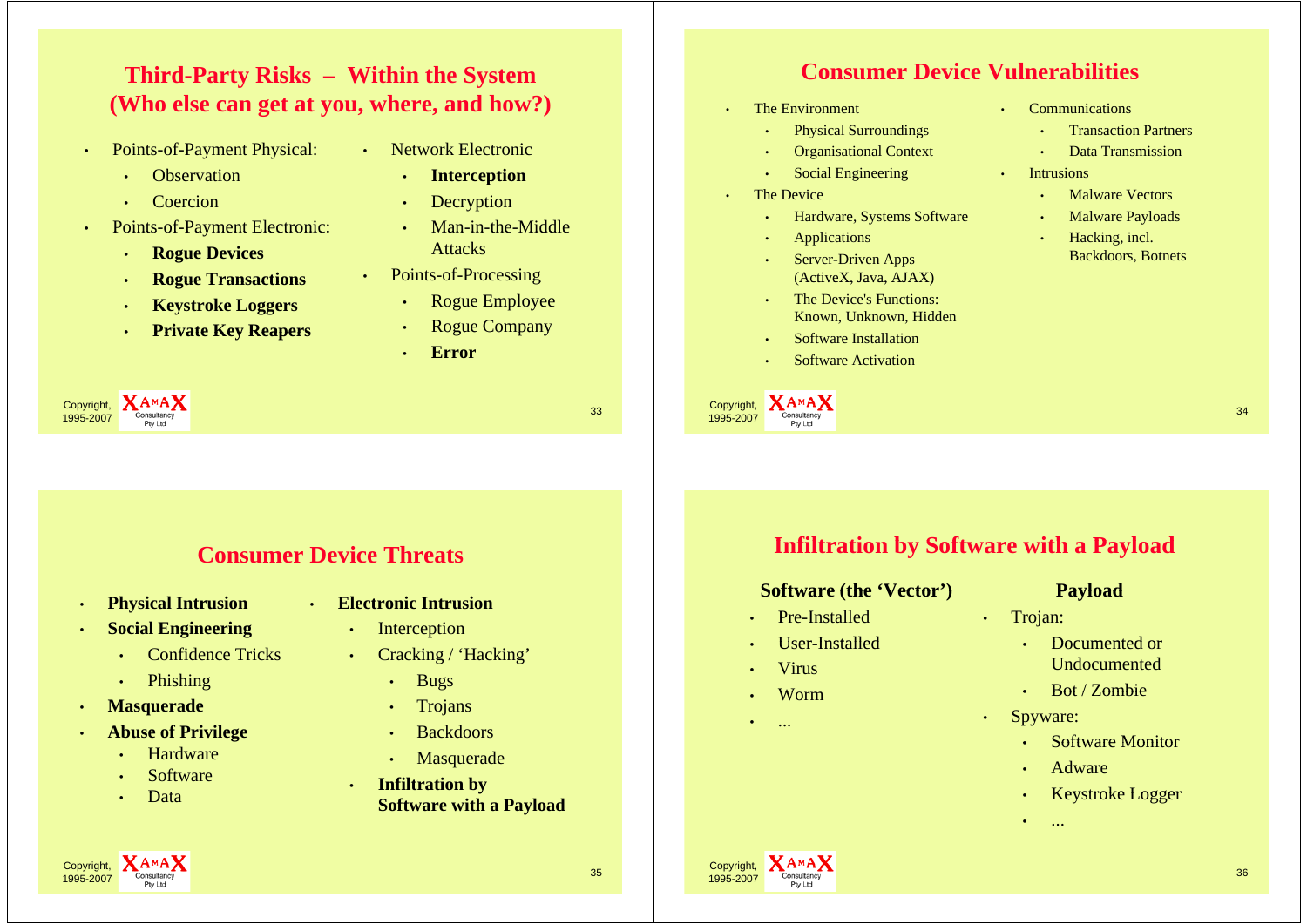#### **Key Elements of a Secure Approach** • Two-Sided **Device Authentication**, i.e. • by Payee's Chip of Payer's Chip • **by Payer's Chip of Payee's Chip** • **N ifi i P Notification to Payer** of: • Fact of Payment (e.g. Audio-Ack) • Amount of Payment • At least one **Authenticator** • Protection of the **Authenticator(s)** •**A Voucher** (Physical and/or Electronic) • Regular **Account Reconciliation** by Payers Copyright, **XAMAX** 1995-2007 $\frac{3}{7}$  Consultancy  $\frac{3}{7}$ **Contactless / RFID / NFC Technologies** • No Notification At All Surreptitious Payment Extraction • Real-Time Notification Provided (no record) Octopus, Drive-Through eTags for Road-Tolls • Receipt Provided (or at least Offered) UK RingGo Parking Payment Scheme • Act of Consent Required e.g. Tap the Pad in Response to Display of Fare • Provision of Partial (Non-Secret) Details UK RingGo Parking Payment Scheme • Provision of a Secret Authenticator PIN for Telstra/NAB/Visa payWave above US\$ 25?  $\frac{\text{Copyright}}{\text{Congultancy}}$  and  $\frac{1}{\text{Congultancy}}$  and  $\frac{1}{\text{Congultancy}}$  and  $\frac{1}{\text{Congultancy}}$ **Can Mobile Payments be 'Secure Enough Secure ?' Things We Need To Know Some Factors to Consider**

- •What does the public want?
- •What's the price of convenience?
- •What security-levels will the public accept?
- • How will we know where the threshhold of acceptability is?
- •If we exceed it, will we harm adoption?
- •How long do people remember stuff-ups?
- Apparent Risk
	- Apparent Size of Payment
	- Monetary Value in Wallet/Purse
	- •Monetary Value in Account / Cr Limit
	- •**Identifiers**
	- Authenticators
- •Frequency of Payment
- •**Context of Payment**

Copyright, **XAMAX** 

1995-2007

- Fit to Life-Style: Quick, Simple, Intuitive, 'In'/Style/Fashion
- Confidence in 'the System', 'the Parties'

 $\frac{1}{7}$  Consultancy  $\frac{40}{7}$